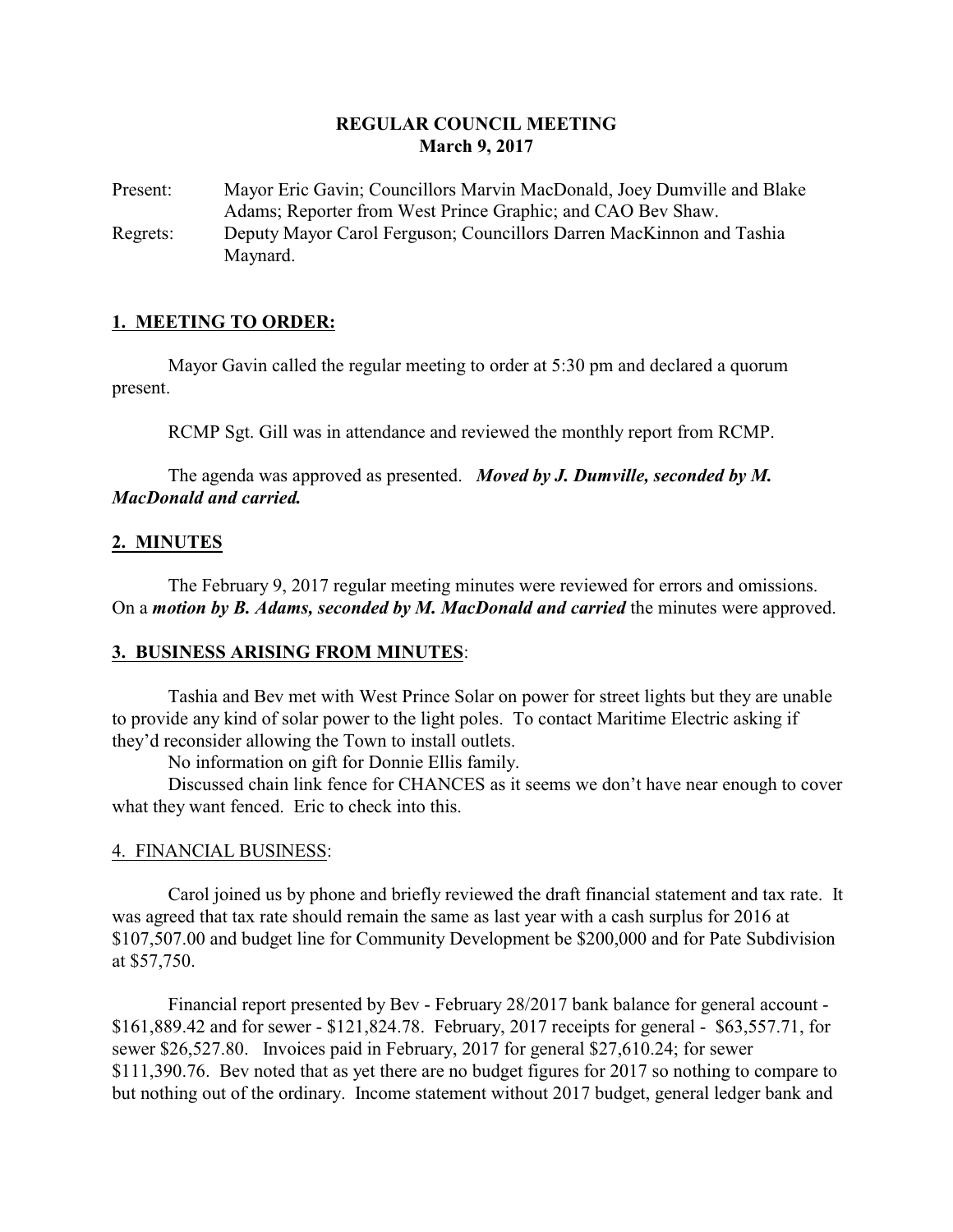cash account statement, accounts payable and receivable report and balance sheet circulated to Council. Financial report was approved on a *motion by M. MacDonald, seconded by B. Adams and carried*.

## **5. NEW BUSINESS**

*A. Mayor's report* - Eric reported attending the FPEIM meeting on provincial revenue sharing.

*B. Administrator's report -* Bev reported being quite busy with audit, budget and financial reports for the Province. First invoice for sewer bills sent out and second claim for Infrastructure project submitted. EDA worker hired and Eric is finding work for him. New tractor financing completed, AED arrived and installed, and bathroom renovations completed. Also attended the FPEIM meeting with Eric and Tashia and I met with West Prince Solar owner. Met with Department of Transportation engineers regarding paving for Main Street and no storm sewers on Beechwood Avenue. Helping out with Hockeyville a little. Faye and I will dedicate as much time as possible to voting on Monday. Business permit issued to Starlene Harris, Wholistic Fitness and Health. Overtime for Bev currently at 25 hours with 4 days of vacation time left; Dale's overtime at 49 hours and has 4 days vacation left.

## *C. Reports from Departments*

*Recreation -* Jeff's recreation report was circulated to Council. Updates provided on March break activities, 55+ Games planning, Winter Carnival report, Kameron Cooke Memorial hockey tournament success, and softball events. Jeff's been working with the Hockeyville committee providing lots of promotion for them. A kick off breakfast is planned for Sunday at the legion and the Town is co-sponsoring along with the Co-op. Another softball tournament has been awarded to O'Leary - U16 Girls Eastern Canadians from August  $25<sup>th</sup>$  -  $27<sup>th</sup>$ . With the line up for this summer, Recreation Department will need some additional staff.

*Fire Department -* Marvin reviewed report from Chief Ron Phillips. Department members responded to 7 calls in February and purchased 2 new helmets and some gloves. Matthew Hardy has joined the department on probationary basis.

*Development* - Blake reported that quotes on strip mall construction have been received and committee will be meeting next week to compare building and operational costs. Pate Subdivision survey costs are also in, totaling approximately \$37,000. *Moved by M. MacDonald, seconded by J. Dumville and carried* that Council approve the required Pate property survey costs from WSP with payment from the designated gas tax money. Bev to check with Larry of WSP re survey required for land swap with Legion Development Corporation. Blake also advised the senior care facility committee and still meeting and very optimistic.

*Sanitation -* Eric mentioned that all is well with the sewer system. Engineers delivered report on Phase 2 of the CWWF sewer project this afternoon. Council and Bev to review.

*Streets & Sidewalks* - Tashia absent but it was noted that tenders were called for 1.2 kms of paving for Main Street.

**D.** Flooring at Tessa's Esthetics, CN - Tessa has requested that Council consider replacing her flooring as it is in poor condition. Council decided not to at this time until they can